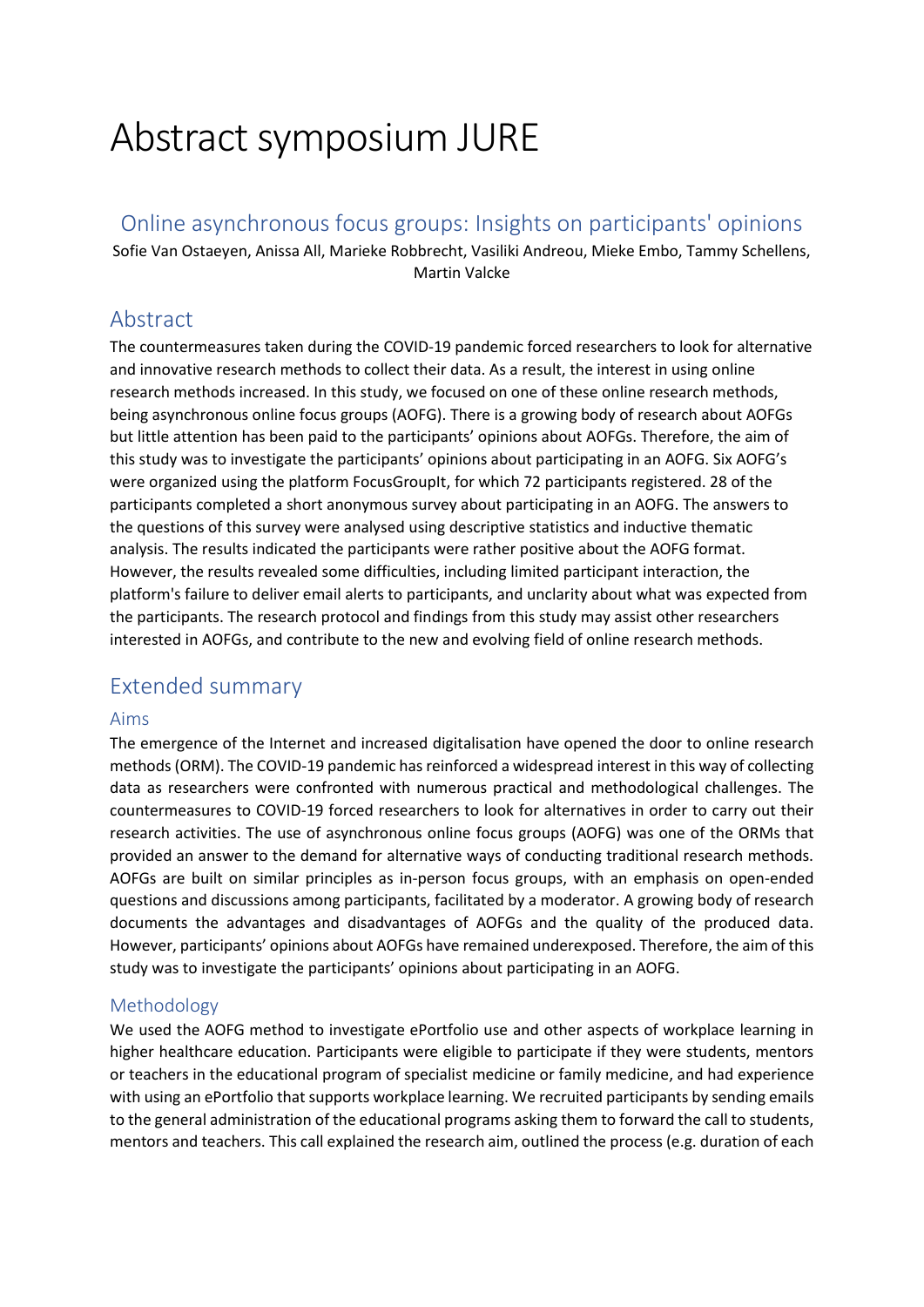focus group, relevant topics, incentives, etc.) and included a survey link where participants could register and actively give consent before engaging in a focus group.

Six AOFGs were organised between May 2020 and July 2020. The platform FocusGroupIt was used (www.focusgroupit.com). A data processing agreement was drawn up and signed by the university and the FocusGroupIt company. FocusGroupIt allowed a text-based discussion among the participants. Participants could read each other's comments, and participate at time and place of convenience. When participants accessed the platform for the first time, they were asked to register and choose an anonymous username. Three moderators regulated the flow of each focus group. They followed a predefined structured focus group guide consisting of a list of topics and related questions about ePortfolio use, ePortfolio user training, workplace learning, interprofessional collaboration, and workplace-based assessment. To enable participation in times of COVID-19, we decided to give an incentive to participants based on percentage of responsiveness.

Every focus group started with welcoming the participants and posting the first question. For a period of two weeks, a topic with one to five questions was posted every two to three days. In total, six topics with underlying questions were posted. The moderators asked follow-up questions and encouraged engagement by responding to every post with an affirming or thanking comment. Participants received a notification email when a moderator posted a new topic or when another participant responded or liked their post. The last post encouraged participants to give any feedback about their experience and share any additional thoughts. A week after the last topic was posted, an email was sent to the participants thanking them for their participation, informing them about their incentive and inviting them to take part in a short anonymous survey about participating in an AOFG. The survey was modified and translated into Dutch from Reid & Reid (2005) and included eight closed-ended (5-point Likert scale) and one open-ended question. The answers to the closed-ended questions were reported using descriptive statistics. The answers to the open-ended questions were analysed using inductive thematic analysis.

#### Findings

Overall, 72 participants registered and created an anonymous username. The group size per focus group ranged from 6 to 21 participants. 66 of the registered participants (92%) replied to at least one post of a moderator or another participant. On average, participants replied nine times to posts of moderators and/or other participants. 28 of the registered participants (39%) completed the survey. In general, the participants showed to have enjoyed the experience of participating in an AOFG (M=3.79). They felt involved in the discussion (M=3.53) and were satisfied with the outcome (M=3.68). Furthermore, the participants did not feel inhibited participating in the discussion (M=3.75) and felt comfortable communicating with each other (M=3.79). The participants indicated they were more focused on the moderators' contributions (M=3.68) than on the contributions made by other participants (M=3.18). When looking at the practical aspects of the AOFGs, participants were satisfied with the frequency with which topics were posted (M=3.86), the number of follow-up questions (M=3.75), and the duration of the focus group (M=3.96). Twelve participants answered the open-ended question at the end of the survey. The content of these answers varied. Five comments explicitly expressed the participant's satisfaction (n=3) or dissatisfaction (n=2) with the AOFG format. Three participants indicated they did not receive the email alerts when a moderator posted a new topic or when another participant reacted to their posts. Two comments included suggestions on how to improve the AOFG format: one participant suggested an in-person focus group could be a valuable addition to the AOFG and one participant suggested to post all topics at the beginning of the focus group (instead of posting them gradually). Other comments were related to the limited interaction between the participants (n=2), a lack of clarity about what was expected from the